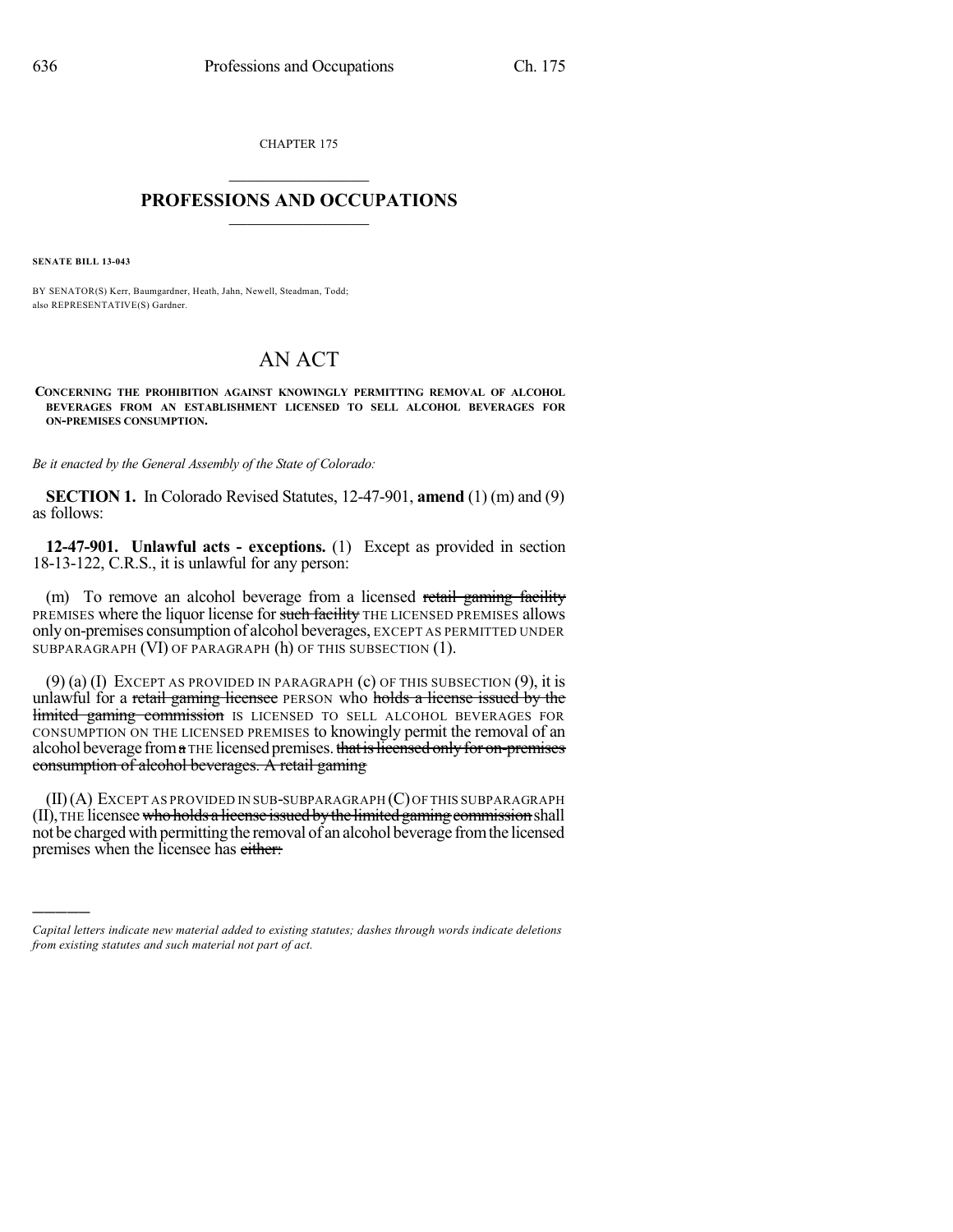(a) Stationed personnel at each exit used by the public in order to prevent the removal of an alcohol beverage from the premises; or

(b) posted a sign at least twelve TEN inches wide and eighteen SIX inches high by each exit used by the public that contains the following notice in type that is at least one-half inch in height:

## WARNING

## DO NOT LEAVE THE PREMISES OF THIS ESTABLISHMENT WITH AN ALCOHOL BEVERAGE. IT IS ILLEGAL TO CONSUME AN ALCOHOL BEVERAGE IN A PUBLIC PLACE. A FINE OF UP TO \$250 MAY BE IMPOSED BY THECOURTSFORAVIOLATIONOFTHISPROVISION.

(B) A PERSON LICENSED PURSUANT TO SECTION 12-47-414 MUST POST A SIGN WITH THE SPECIFIED NOTICE AND IN THE MINIMUM TYPE SIZE REQUIRED BY SUB-SUBPARAGRAPH (A) OF THIS SUBPARAGRAPH (II) THAT IS AT LEAST TWELVE INCHES WIDE AND EIGHTEEN INCHES HIGH.

(C) REGARDLESS OF WHETHER A LICENSEE POSTS A SIGN AS SPECIFIED IN THIS SUBPARAGRAPH (II),THE LICENSEE MAY BE CHARGED WITH KNOWINGLY PERMITTING THE REMOVAL OF AN ALCOHOL BEVERAGE FROM THE LICENSED PREMISES IF THE LICENSEE SHOWS RECKLESS DISREGARD FOR THE PROHIBITION AGAINST ALCOHOL BEVERAGE REMOVAL FROM THE LICENSED PREMISES, WHICH MAY INCLUDE PERMITTING THE REMOVAL OF AN ALCOHOL BEVERAGE FROM THE LICENSED PREMISES THREE TIMES WITHIN A TWELVE-MONTH PERIOD,REGARDLESS OFWHETHER THE THREE INCIDENTS OCCUR ON THE SAME DAY OR SEPARATE DAYS. A LICENSEE MAY BE CHARGED WITH KNOWINGLY PERMITTING THE REMOVAL OF AN ALCOHOL BEVERAGE FROM THE LICENSED PREMISES UPON THE THIRD OCCURRENCE OF ALCOHOL BEVERAGE REMOVAL FROM THE LICENSED PREMISES.

(III) IN ADDITION TO POSTING A SIGN AS DESCRIBED IN SUBPARAGRAPH (II) OF THIS PARAGRAPH (a), A LICENSEE MAY ALSO STATION PERSONNEL AT EACH EXIT USED BY THE PUBLIC IN ORDER TO PREVENT THE REMOVAL OF AN ALCOHOL BEVERAGE FROM THE LICENSED PREMISES.

(b) THIS SUBSECTION (9) APPLIES TO PERSONS LICENSED TO SELL ALCOHOL BEVERAGES FOR CONSUMPTION ON THE LICENSED PREMISES PURSUANT TO SECTION 12-47-403, 12-47-409, 12-47-410, 12-47-411, 12-47-412, 12-47-413, 12-47-414, 12-47-415,12-47-416,12-47-417,12-47-418,12-47-419,12-47-420,OR 12-47-422.

(c) THIS SUBSECTION (9) DOES NOT PRECLUDE A LICENSEE DESCRIBED IN SECTION 12-47-421 (2) FROM PERMITTING A CUSTOMER TO REMOVE FROM THE LICENSED PREMISES ONE OPENED CONTAINER OF PARTIALLY CONSUMED VINOUS LIQUOR THAT WAS PURCHASED ON THE LICENSED PREMISES AND HAS BEEN RESEALED, AS PERMITTED BY SECTION 12-47-421 (1).

**SECTION 2.** In Colorado Revised Statutes, 12-47-103, **amend** (7.5) as follows:

**12-47-103. Definitions.** As used in this article and article 46 of this title, unless